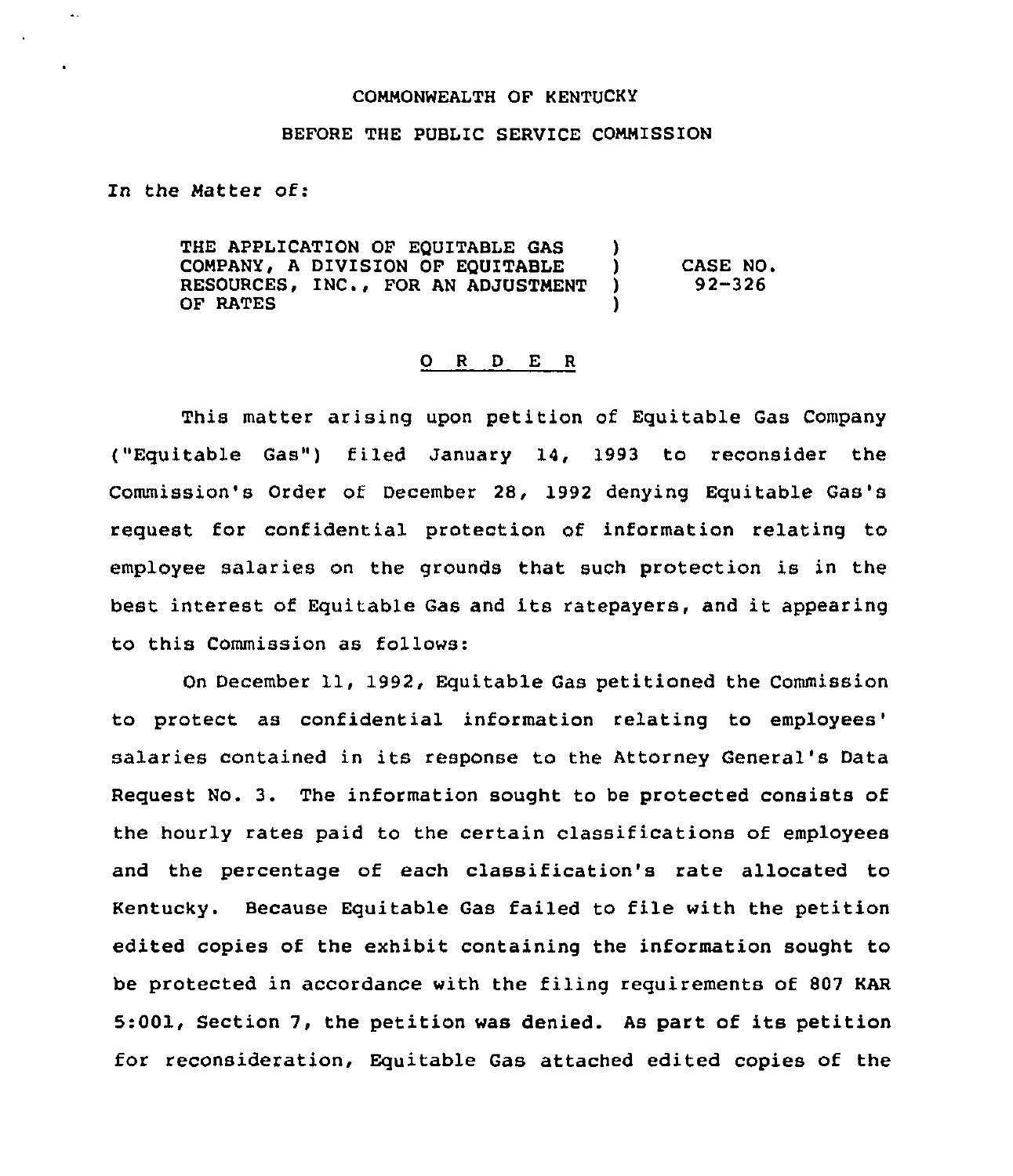exhibit with the information it seeks to protect obscured for inclusion in the public record.

The exhibit filed by Equitable Gas provides the hourly rate paid to certain employees and the percentage of their compensation allocated to Kentucky. In its petition, Equitable Gas seeks only to protect the hourly rate of compensation.

Information filed with the Commission, or any public agency, is required by KRS 61.872 to be open for public inspection unless otherwise exempted by statute. Exemptions from this requirement are contained in KRS 61.878 which lists 10 categories of information which may be protected as confidential. To qualify for exemption, it must be established that the information sought to be protected falls within one of these categories. Although the petition filed by Equitable Gas does not state under which category exemption is sought, protection of similar information is generally requested under the provisions of KRS 61.878(1)(a). That section exempts from disclosure "information of a personal nature where the public disclosure thereof would constitute a clearly unwarranted invasion of personal privacy." This provision is intended to protect from public disclosure any information contained in public records that relates the details of an individual's private life when the individual's privacy interest in the information outweighs the public's interest in the information. Board of Education of Favette County v. Lexinqton-Fayette Urban County Human Riqhts Commission, Ky. App., 625 S.W.2d 109, 111 (1981).

 $-2-$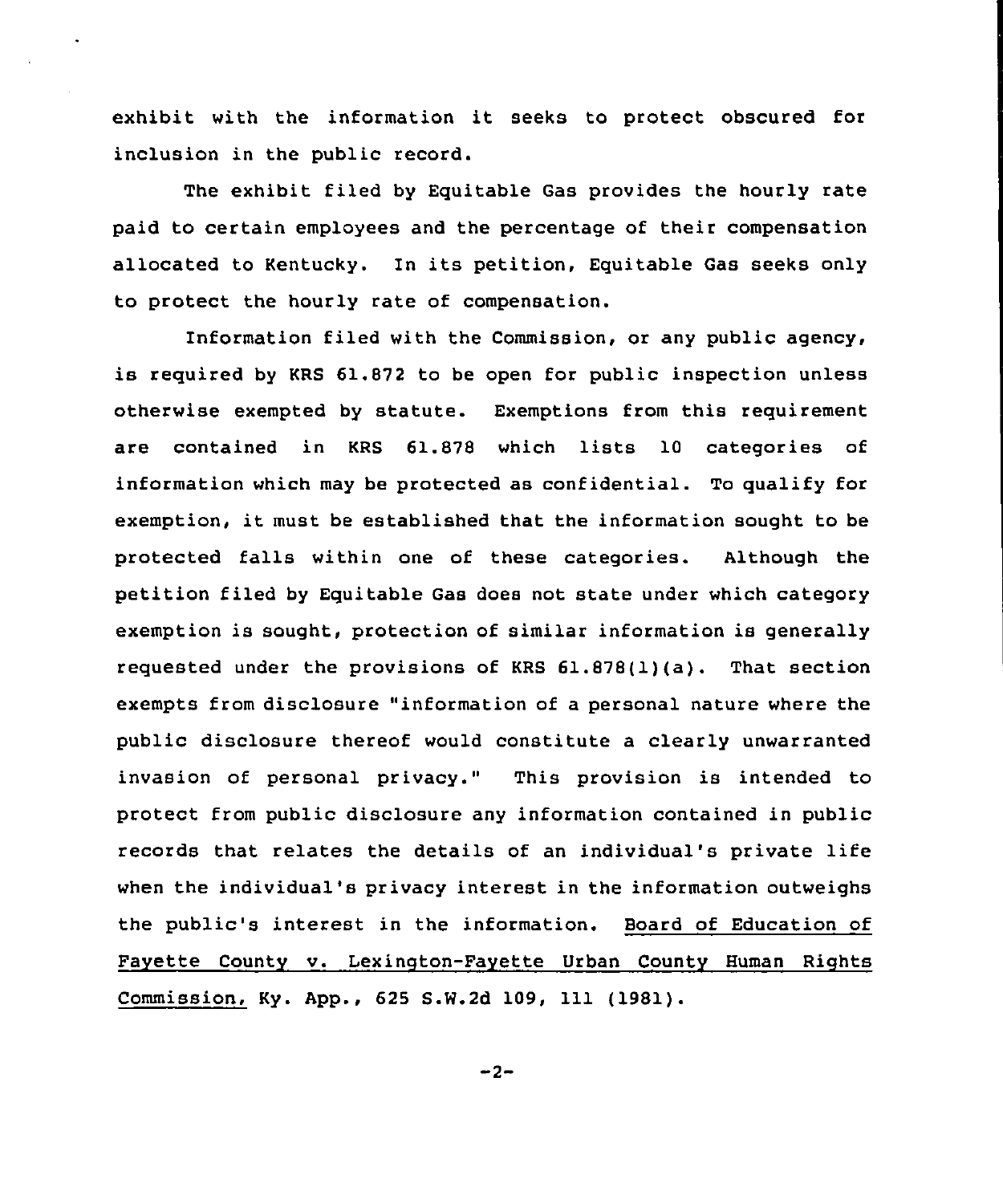In this proceeding, Equitable Gas is seeking Commission approval of an adjustment of its rates. If approved, such an increase would affect the numerous customers served by Equitable Gas. As customers, they have an interest in seeing that the rates approved by the Commission are "fair, just, and reasonable" as required by KRS 278.030(1). Since Equitable Gas seeks to recover through its rate structure the compensation and salaries paid to its employees, its customers have <sup>a</sup> right to know whether the salaries and compensation paid to those employees are reasonable. This interest outweighs the privacy interest of the employees and the information is not entitled to protection under the exemption provided by KRS 61.878(1)(a). Therefore, the petition for confidential protection should be denied.

This Commission being otherwise sufficiently advised,

IT IS ORDERED that:

 $\mathbb{R}^3$ 

 $\hat{\mathbf{r}}$ 

1. The petition for confidential protection of the hourly rates paid to certain classifications of employees listed in the exhibit to Equitable Gas's response to the Attorney General's Data Request No. 3, which Equitable Gas has petitioned be withheld from public disclosure, be and is hereby denied.

2. The information sought to be protected shall be held and retained by this Commission as confidential and shall not be open for public inspection for a period of 20 days from the date of this Order, at the expiration of which it shall be placed in the public record without further Order of the Commission.

$$
-3-
$$